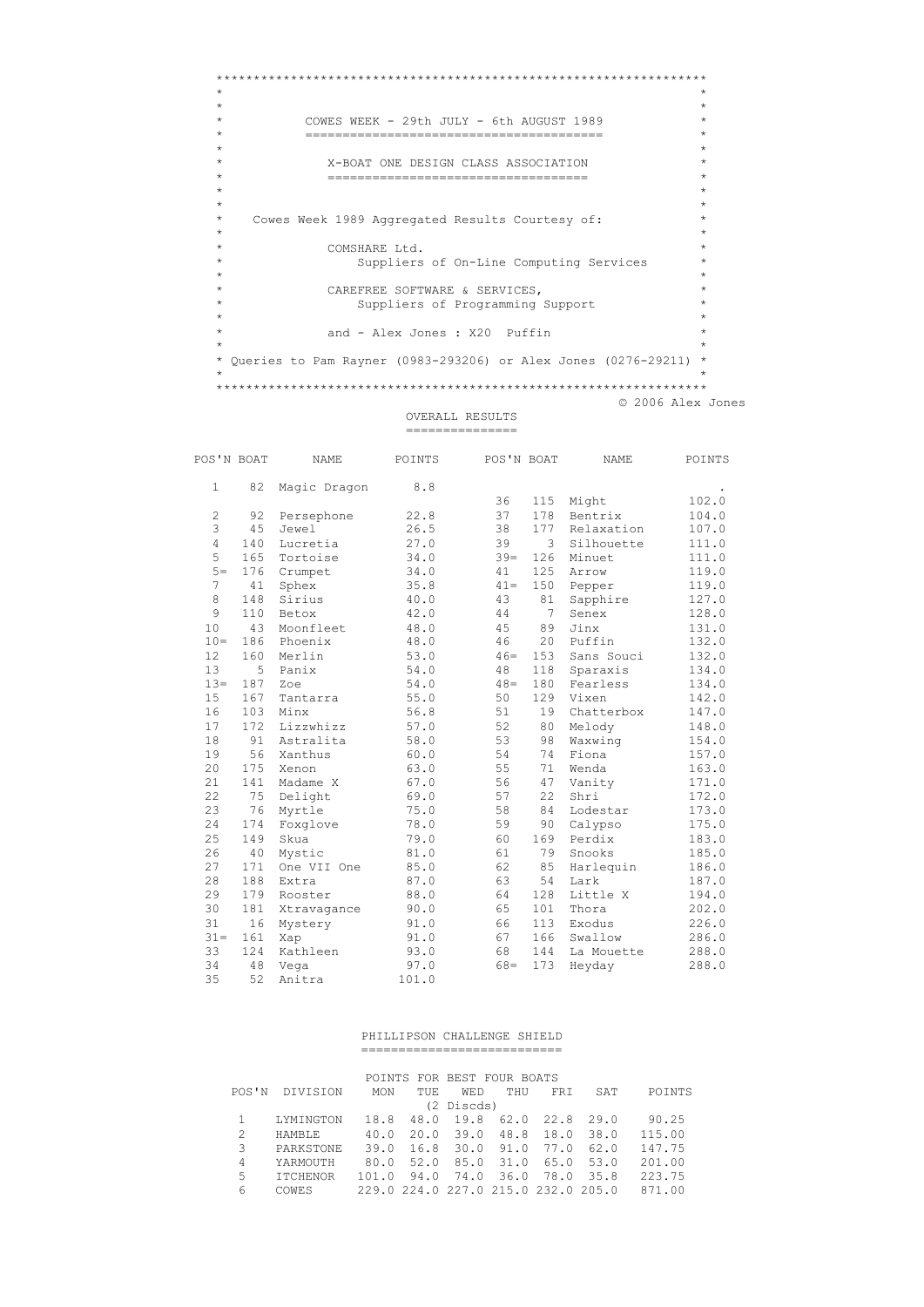| COWES                                               |             |                                                                                                    |          |                                               |                                   |                                               |     |
|-----------------------------------------------------|-------------|----------------------------------------------------------------------------------------------------|----------|-----------------------------------------------|-----------------------------------|-----------------------------------------------|-----|
| $=$ $=$ $=$ $=$                                     |             | *********************                                                                              |          |                                               |                                   |                                               |     |
| PROVNL(P) OR FINL(F) F F $\star$                    |             | $^\star$<br>POINTS<br>RACES<br>F<br>$\mathbb{F}$<br>$\mathbb{F}$<br>$F$ $F$ $F$ $*$                | F        | POINTS TOTALS<br>2<br>NO<br>1                 |                                   | POSITION                                      |     |
|                                                     |             | SA SU * MO TU WE TH FR SA *                                                                        | SU       | DIS-<br>DIS-<br>DIS-                          |                                   | LIST                                          |     |
|                                                     | $2930 *$    | 2<br>3<br>4<br>$5 *$<br>31<br>- 1                                                                  | 6        | CARDS CARD<br>CARDS                           |                                   |                                               |     |
| BOAT<br>NAME                                        |             | $\star$                                                                                            |          |                                               | POS'N BOAT                        | POINTS<br>NAME                                |     |
| 20 Puffin                                           |             | ND NS * 53 46 43<br>$9\ 50\ 34 * AB$                                                               |          | 235.0 182.0 132.0                             | 1<br>2<br>71                      | 132.0<br>20 Puffin                            |     |
| 71 Wenda                                            |             | ND NS * 40 42 48 DQ 46 35 * AB<br>*********************                                            |          | 281.0 211.0 163.0                             |                                   | 163.0<br>Wenda                                |     |
| HAMBLE                                              |             |                                                                                                    |          |                                               |                                   |                                               |     |
| $\qquad \qquad \displaystyle =\qquad \qquad \qquad$ |             | *********************                                                                              |          |                                               |                                   |                                               |     |
|                                                     |             | POINTS<br>RACES                                                                                    |          | POINTS TOTALS                                 |                                   |                                               |     |
| PROVNL (P) OR FINL (F) F                            | $F \star$   | $F - F$<br>F<br>$F$ F<br>$F \star$<br>SA SU * MO TU WE TH FR SA *                                  | F<br>SU  | 2<br>NO<br>1<br>DIS-<br>DIS-<br>DIS-          |                                   | POSITION<br>LIST                              |     |
|                                                     | $2930 * 31$ | $5 *$<br>$\mathbf{1}$<br>2<br>3<br>4                                                               | 6        | CARDS CARD<br>CARDS                           |                                   |                                               |     |
| BOAT<br>NAME                                        |             | $^{\star}$<br>$\star$                                                                              |          |                                               | POS'N BOAT                        | NAME<br>POINTS                                |     |
| 19 Chatterbox                                       |             | NS NS * 52 NS 55 23 27 45 * AB                                                                     |          | 274.0 202.0 147.0                             | 1<br>82                           | Magic Dragon                                  | 8.8 |
| 22 Shri                                             |             | 50 DQ * 56 55 58 18 43 ND * AB                                                                     |          | 300.0 230.0 172.0                             | $\mathbf{2}$<br>140               | 27.0<br>Lucretia                              |     |
| 54 Lark<br>81 Sapphire                              |             | 49 20 * 55 48 57 46 57 38 * AB<br>46 RE * 38 29 26 55 34 RE * AB                                   |          | 301.0 244.0 187.0<br>252.0 182.0 127.0        | 3<br>172<br>4<br>91               | Lizzwhizz<br>57.0<br>58.0<br>Astralita        |     |
| 82 Magic Dragon                                     |             | 2<br>$\overline{\phantom{a}}$<br>$1 \t3 \t18 \t\t MAB$<br>$2 \text{ ND } \star \text{ DO}$         |          | 26.8<br>96.8<br>8.8                           | 5<br>174                          | 78.0<br>Foxglove                              |     |
| 84 Lodestar                                         |             | 43 RE * 41 36 54 42 == NS * AB                                                                     |          | 317.0 245.0 173.0                             | 6<br>171                          | 85.0<br>One VII One                           |     |
| 90 Calypso                                          |             | 41 NS * 45 NS 53 RE ==                                                                             | $7 * AB$ | 319.0 247.0 175.0                             | 7<br>188                          | 87.0<br>Extra                                 |     |
| 91 Astralita                                        |             | 5 28 19<br>$6 == * AB$<br>NS NS * RE                                                               |          | 200.0 128.0 58.0                              | 8<br>179                          | 88.0<br>Rooster                               |     |
| 98 Waxwing<br>113 Exodus                            |             | 47 NS * 50 39 49 49 49 17 * AB<br>48 ND $\star$ 54 == == == == 28 $\star$ AB                       |          | 253.0 203.0 154.0<br>370.0 298.0 226.0        | 9<br>124<br>10<br>150             | Kathleen<br>93.0<br>Pepper<br>119.0           |     |
| 124 Kathleen                                        |             | 12 RE * 24 16 17 ND 36 NS * AB                                                                     |          | 235.0 163.0 93.0                              | 11<br>81                          | 127.0<br>Sapphire                             |     |
| 128 Little X                                        |             | 47 NS * 49 49 41 59 55 RE * AB                                                                     |          | 323.0 253.0 194.0                             | 12<br>180                         | 134.0<br>Fearless                             |     |
| 140 Lucretia                                        | 7 NS *      | 7 20 17<br>2<br>- 9                                                                                | 9 * AB   | 44.0 27.0<br>64.0                             | 13<br>19                          | 147.0<br>Chatterbox                           |     |
| 150 Pepper                                          |             | 15 ND * NS 51 38 25<br>5 NS * AB                                                                   |          | 263.0 191.0 119.0                             | 14<br>98                          | 154.0<br>Waxwing                              |     |
| 166 Swallow<br>171 One VII One                      |             | $== == * == == == == == ND * AB$<br>23 NS * 37 31 16 24 14 ND * AB                                 |          | 430.0 358.0 286.0<br>192.0 122.0<br>85.0      | 15<br>22<br>16<br>84              | Shri<br>172.0<br>173.0<br>Lodestar            |     |
| 172 Lizzwhizz                                       |             | 4 DQ 47<br>4 39 * AB<br>3 NS * 10                                                                  |          | 174.0 104.0<br>57.0                           | 17<br>90                          | 175.0<br>Calypso                              |     |
| 174 Foxglove                                        |             | 9 ND * RE 20 13 DQ 40<br>5 * AB                                                                    |          | 218.0 148.0<br>78.0                           | 18<br>54                          | Lark<br>187.0                                 |     |
| 179 Rooster                                         |             | 16 NS * RE 21 27 27 13 ND * AB                                                                     |          | 228.0 158.0<br>88.0                           | 19<br>128                         | Little X<br>194.0                             |     |
| 180 Fearless                                        |             | 44 21 * 47 ND 35 17 38 44 * AB                                                                     |          | 251.0 181.0 134.0                             | 20<br>113                         | Exodus<br>226.0                               |     |
| 188 Extra                                           |             | RE RE * 4 30 RE 13 53 40 * AB<br>*********************                                             |          | 210.0 140.0 87.0                              | 21<br>166                         | 286.0<br>Swallow                              |     |
| <b>ITCHENOR</b>                                     |             |                                                                                                    |          |                                               |                                   |                                               |     |
| ========                                            |             | *********************                                                                              |          |                                               |                                   |                                               |     |
|                                                     |             | $^\star$<br>POINTS<br>RACES<br>$\star$                                                             |          | POINTS TOTALS                                 |                                   |                                               |     |
| PROVNL (P) OR FINL (F) F                            | $F^*$       | F<br>F<br>$\mathbb F$<br>F<br>F<br>$F$ *<br>TU WE TH FR SA *<br>SA SU * MO                         | F<br>SU  | 2<br>NO<br>1<br>DIS-<br>DIS-<br>DIS-          |                                   | POSITION<br>LIST                              |     |
|                                                     | $2930 * 31$ | 2<br>3<br>$5 *$<br>$\mathbf{1}$<br>4                                                               | 6        | CARDS CARD<br>CARDS                           |                                   |                                               |     |
| <b>BOAT</b><br>NAME                                 |             | $^{\star}$<br>$\star$                                                                              |          |                                               | POS'N BOAT                        | POINTS<br>NAME                                |     |
| 16 Mystery                                          |             | 28 ND * 36 18 34 45<br>8 31 * AB                                                                   |          | 172.0 127.0<br>91.0                           | 1<br>103                          | 56.8<br>Minx                                  |     |
| 40 Mystic                                           |             | $==$ ND * 48 35 12 DQ 23 11 * AB                                                                   |          | 199.0 129.0<br>81.0                           | 2<br>141                          | 67.0<br>Madame X                              |     |
| 52 Anitra<br>101 Thora                              |             | 25 NS * 25 24 21 31 41 43 * AB<br>38 ND * RE 53 37 60 52 RE * AB 342.0 272.0 202.0                 |          | 185.0 142.0 101.0                             | 3<br>149<br>$\overline{4}$        | 79.0<br>Skua<br>40 Mystic<br>81.0             |     |
| 103 Minx                                            |             | RE 14 * 32 28 19 9 47 1 * AB 135.8 88.8                                                            |          | 56.8                                          | 5                                 | 90.0<br>181 Xtravagance                       |     |
| 141 Madame X                                        |             | 31 8 * 22 25 30 6 37 14 * AB 134.0 97.0                                                            |          | 67.0                                          | 6                                 | 91.0<br>16 Mystery                            |     |
| 149 Skua                                            |             | $29 == * 67 27 39 7 35 10 * AB 185.0 118.0$                                                        |          | 79.0                                          | $7\phantom{.0}$                   | 52 Anitra<br>101.0                            |     |
| 169 Perdix                                          |             | ND NS * RE 56 44 57 58 26 * AB 311.0 241.0 183.0                                                   |          |                                               | 8                                 | 177 Relaxation<br>107.0                       |     |
| 177 Relaxation<br>181 Xtravagance                   |             | 27 7 * 27 50 29 14 42 37 * AB 199.0 149.0 107.0<br>13 15 * 27 41 22 29 12 32 * AB 163.0 122.0 90.0 |          |                                               | 9<br>10                           | 169 Perdix<br>183.0<br>101 Thora<br>202.0     |     |
|                                                     |             | *********************                                                                              |          |                                               |                                   |                                               |     |
| LYMINGTON                                           |             |                                                                                                    |          |                                               |                                   |                                               |     |
| ---------                                           |             | *********************                                                                              |          |                                               |                                   |                                               |     |
|                                                     |             | POINTS RACES<br>$\star$<br>PROVNL(P) OR FINL(F) F F * F F F F F F F * F NO                         |          | POINTS TOTALS<br>$\mathbf{2}$<br>$\mathbf{1}$ |                                   |                                               |     |
|                                                     |             | SA SU * MO TU WE TH FR SA * SU                                                                     |          | DIS-DIS-<br>DIS-                              |                                   | POSITION<br>LIST                              |     |
|                                                     |             | 29 30 * 31 1 2 3 4 5 * 6                                                                           |          | CARDS CARD CARDS                              |                                   |                                               |     |
| BOAT<br>NAME                                        |             | $\star$<br>$\star$                                                                                 |          |                                               | POS'N BOAT                        | NAME<br>POINTS                                |     |
| 3 Silhouette                                        |             | 19 NS * 12 32 47 58 20 DQ * AB 239.0 169.0 111.0                                                   |          |                                               | $\mathbf{1}$                      | 92 Persephone<br>22.8                         |     |
| 7 Senex                                             |             | 34 ND * ND 40 59 8 39 41 * AB 257.0 187.0 128.0                                                    |          |                                               | 2<br>45                           | 26.5<br>Jewel                                 |     |
| 45 Jewel<br>48 Vega                                 |             | $==$ NS * 1 RE 2 44 1 23 * AB 140.5 70.5 26.5<br>18 2 * 28 RE 25 34 29 15 * AB 201.0 131.0         |          | 97.0                                          | 3<br>4                            | 34.0<br>176 Crumpet<br>48.0<br>186 Phoenix    |     |
| 56 Xanthus                                          |             | $== 11 * 17 37 10 4 RE 29 * AB 167.0 97.0$                                                         |          | 60.0                                          | 5                                 | 160 Merlin<br>53.0                            |     |
| 76 Myrtle<br>NS                                     |             | $9 * 18 22 52 54 11 24 * AB 181.0 127.0$                                                           |          | 75.0                                          | 6                                 | 56 Xanthus<br>60.0                            |     |
| 79 Snooks                                           |             | 35 RE * RE 45 42 28 RE NS * AB 327.0 255.0 185.0                                                   |          |                                               | 7                                 | 175 Xenon<br>63.0                             |     |
| 80 Melody                                           |             | NS $3 * 33$ NS NS $39 == 4 * AB$ 292.0 220.0 148.0                                                 |          |                                               | 8<br>76                           | 75.0<br>Myrtle                                |     |
| 92 Persephone<br>129 Vixen                          |             | 4 NS * 6 8 1 35 28 8 * AB<br>33 RE * 42 26 NF 50 32 42 * AB 262.0 192.0 142.0                      |          | 85.8 50.8 22.8                                | 9<br>161<br>10 <sub>o</sub><br>48 | 91.0<br>Xap<br>97.0<br>Vega                   |     |
| 144 La Mouette                                      |             | $== == * == == == == == == * AB 432.0 360.0 288.0$                                                 |          |                                               | $3 -$<br>11                       | 111.0<br>Silhouette                           |     |
| 160 Merlin                                          |             | 11 $5 * 9 11 14 22 19 == * AB 147.0 75.0$                                                          |          | 53.0                                          | $12 \,$<br>$\overline{7}$         | 128.0<br>Senex                                |     |
| 161 Xap                                             |             | 45 16 * 26 14 24 52 33 27 * AB 176.0 124.0                                                         |          | 91.0                                          | 13                                | 129 Vixen<br>142.0                            |     |
| 175 Xenon<br>176 Crumpet                            |             | 42 17 * 13 ND 32 51 16 2 * AB                                                                      |          |                                               | 14<br>80                          | Melody<br>148.0                               |     |
|                                                     |             |                                                                                                    |          | 184.0 114.0<br>63.0                           |                                   |                                               |     |
| 186 Phoenix                                         |             | 17 NS * 3 23 9 32 2 20 * AB<br>1 NS * 16 15 8 36 9 RE * AB 154.0 84.0                              |          | 89.0<br>57.0<br>34.0<br>48.0                  | 15<br>16                          | 79 Snooks<br>185.0<br>288.0<br>144 La Mouette |     |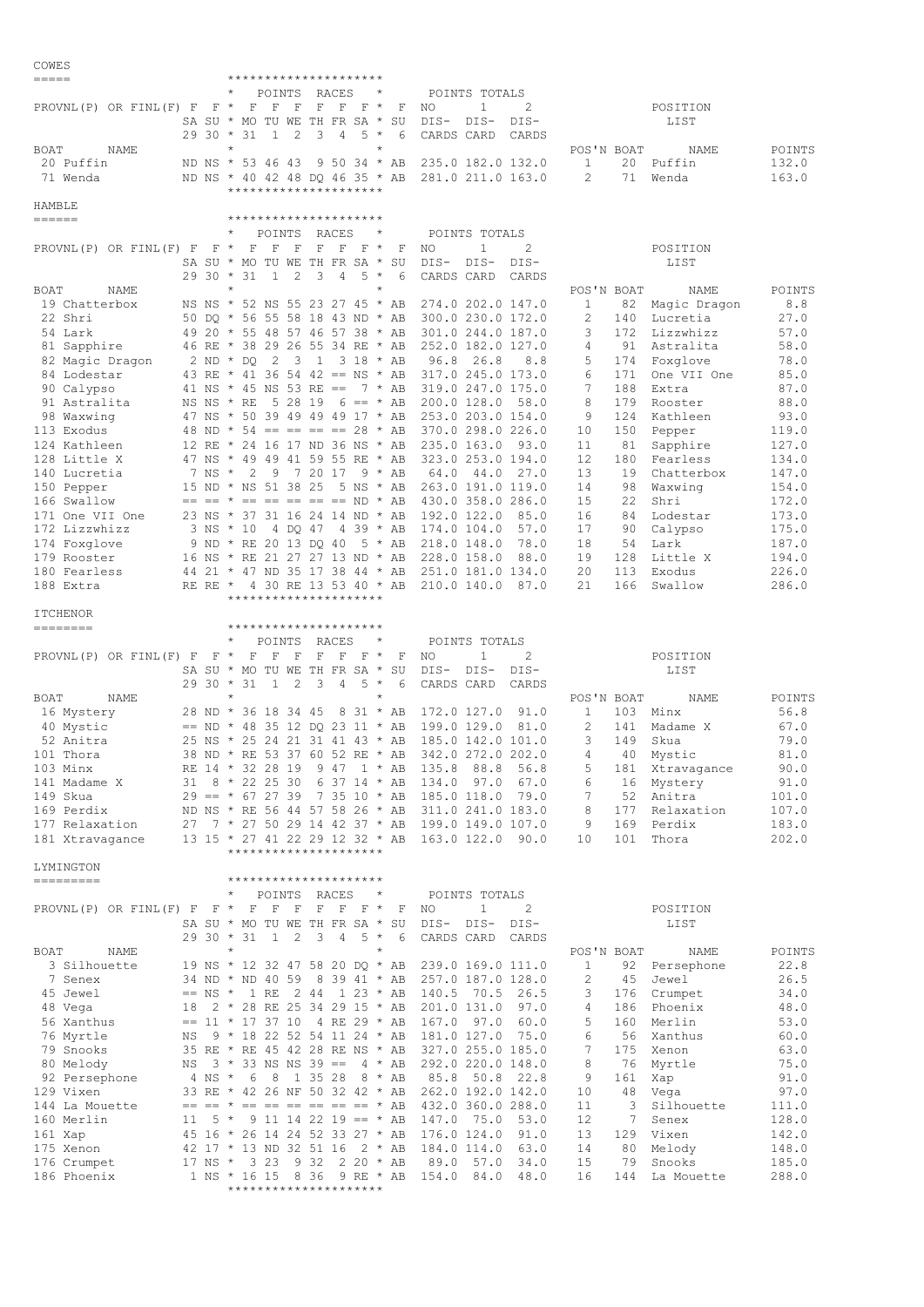## PARKSTONE

| =========                                                                         |                        | *********************                                                                                                                                        |                                                               |                                     |
|-----------------------------------------------------------------------------------|------------------------|--------------------------------------------------------------------------------------------------------------------------------------------------------------|---------------------------------------------------------------|-------------------------------------|
|                                                                                   |                        | POINTS RACES<br>$^{\star}$                                                                                                                                   | POINTS TOTALS                                                 |                                     |
| PROVNL(P) OR FINL(F) $F$ $F$ *                                                    |                        | $\begin{array}{cccccccccccccc} \textbf{F} & \textbf{F} & \textbf{F} & \textbf{F} & \textbf{F} & \textbf{F} & \textbf{F} & \textbf{F} \end{array}$<br>F<br>NO | $\mathbf{1}$<br>2                                             | POSITION                            |
|                                                                                   |                        | SA SU * MO TU WE TH FR SA * SU<br>DIS- DIS-                                                                                                                  | DIS-                                                          | LIST                                |
| BOAT<br>NAME                                                                      | $2930 * 31$<br>$\star$ | 2<br>3<br>$5 *$<br>$\mathbf{1}$<br>4<br>6<br>CARDS CARD<br>$^{\star}$                                                                                        | CARDS<br>POS'N BOAT                                           | NAME<br>POINTS                      |
| 41 Sphex                                                                          | 8 NS *                 | 5<br>4 30 26 33 * AB<br>98.8<br>1                                                                                                                            | 65.8<br>35.8<br>$\mathbf{1}$                                  | 165 Tortoise<br>34.0                |
| 43 Moonfleet                                                                      | $20$ NS $*$ 15         | 6 5 43 22 ND * AB 161.0 91.0 48.0                                                                                                                            | 2<br>41                                                       | Sphex<br>35.8                       |
| 47 Vanity                                                                         |                        | 39 12 * 30 43 NS 53 45 ND * AB 313.0 241.0 171.0                                                                                                             | 3<br>43                                                       | Moonfleet<br>48.0                   |
| 74 Fiona                                                                          |                        | 30 13 * 19 54 46 38 54 NS * AB 283.0 211.0 157.0                                                                                                             | 4<br>187                                                      | Zoe<br>54.0                         |
| 85 Harlequin                                                                      |                        | 40 19 * 51 52 50 41 44 ND * AB 308.0 238.0 186.0                                                                                                             | 5<br>167                                                      | Tantarra<br>55.0                    |
| 89 Jinx                                                                           |                        | 36 6 * 34 RE 51 40 51 6 * AB 252.0 182.0 131.0                                                                                                               | 6<br>126                                                      | Minuet<br>111.0                     |
| 118 Sparaxis                                                                      |                        | $== 18 * 35 33 40 26 59 == * AB 265.0 193.0 134.0$                                                                                                           | 7<br>89                                                       | Jinx<br>131.0                       |
| 126 Minuet                                                                        |                        | 10 1 * 31 38 45 48 30 12 * AB 204.0 156.0 111.0                                                                                                              | 8<br>118                                                      | 134.0<br>Sparaxis                   |
| 165 Tortoise                                                                      |                        | 5 NS * 11 3 18 2 21 25 * AB<br>80.0                                                                                                                          | 55.0<br>9<br>34.0<br>74                                       | 157.0<br>Fiona                      |
| 167 Tantarra                                                                      |                        | $==$ NS * 20 34 6 56 10 19 * AB 145.0                                                                                                                        | 89.0 55.0<br>10<br>47                                         | Vanity<br>171.0                     |
| 173 Heyday                                                                        |                        | $==$ $==$ $*$ $==$ $==$ $==$ $==$ $*$ AB 432.0 360.0 288.0                                                                                                   | 11<br>85                                                      | Harlequin<br>186.0                  |
| 187 Zoe                                                                           |                        | 6 NS * 8 7 15 33 24 30 * AB 117.0 84.0 54.0                                                                                                                  | 12<br>173                                                     | 288.0<br>Heyday                     |
|                                                                                   |                        | *********************                                                                                                                                        |                                                               |                                     |
| YARMOUTH                                                                          |                        |                                                                                                                                                              |                                                               |                                     |
| $\begin{tabular}{lllllllllll} \toprule & & \textbf{0.13cm}{0.13cm} \end{tabular}$ |                        | *********************                                                                                                                                        |                                                               |                                     |
|                                                                                   |                        | POINTS<br>RACES<br>$\star$                                                                                                                                   | POINTS TOTALS                                                 |                                     |
| PROVNL(P) OR FINL(F) F F $\star$                                                  |                        | F<br>$F$ $F$ $F$ $*$<br>F<br>$-F$<br>F<br>NO                                                                                                                 | 2<br>$\mathbf{1}$                                             | POSITION                            |
|                                                                                   | $2930 * 31$            | SA SU * MO TU WE TH FR SA * SU<br>DIS-<br>2<br>3<br>$5 *$<br>$\mathbf{1}$<br>$\overline{4}$<br>6<br>CARDS CARD                                               | DIS-<br>$DIS-$<br>CARDS                                       | LIST                                |
| BOAT<br>NAME                                                                      | $\star$                | $\star$                                                                                                                                                      | POS'N BOAT                                                    | NAME<br>POINTS                      |
| 5 Panix                                                                           |                        | 32 ND * DQ 13 23 11 7 36 * AB 160.0 90.0                                                                                                                     | 54.0<br>$\mathbf{1}$<br>148                                   | 40.0<br>Sirius                      |
| 75 Delight                                                                        |                        | 24 NS * 43 19 33 16 18 16 * AB 145.0 102.0                                                                                                                   | 2<br>69.0<br>110                                              | 42.0<br>Betox                       |
| 110 Betox                                                                         |                        | 14 NS * 7 10 31 12 15 13 * AB<br>88.0                                                                                                                        | 57.0 42.0<br>3<br>$-5$                                        | Panix<br>54.0                       |
| 115 Might                                                                         |                        | 26 4 * 29 47 36 15 56 22 * AB 205.0 149.0 102.0                                                                                                              | 4                                                             | 75 Delight<br>69.0                  |
| 125 Arrow                                                                         |                        | 21 NS * 21 RE NS<br>3 25 NS * AB 263.0 191.0 119.0                                                                                                           | 5<br>115                                                      | 102.0<br>Might                      |
| 148 Sirius                                                                        |                        | 5 31 3 * AB<br>22 NS * 23 12 20                                                                                                                              | 94.0 63.0 40.0<br>6                                           | 178 Bentrix<br>104.0                |
| 153 Sans Souci                                                                    |                        | NS 10 * 46 44 56 21 48 21 * AB 236.0 180.0 132.0                                                                                                             | $7^{\circ}$<br>125                                            | 119.0<br>Arrow                      |
| 178 Bentrix                                                                       |                        | $==$ $=$ $*$ 39 17 11 37 DQ $==$ $*$ AB 246.0 174.0 104.0                                                                                                    | 8<br>153                                                      | 132.0<br>Sans Souci                 |
|                                                                                   |                        | *********************                                                                                                                                        |                                                               |                                     |
| LIFEBOAT SPOONS                                                                   |                        |                                                                                                                                                              |                                                               |                                     |
| ===============                                                                   |                        | *********************                                                                                                                                        |                                                               |                                     |
|                                                                                   | $\star$                | POINTS<br>RACES<br>$\star$                                                                                                                                   | POINTS TOTALS                                                 |                                     |
| PROVNL $(P)$ OR FINL $(F)$ F F $*$                                                |                        | $\mathbf F$<br>$\mathbf F$<br>$\mathbf F$<br>F F<br>$F \star$<br>F<br>NO.                                                                                    | 2<br>$\mathbf{1}$                                             | POSITION                            |
|                                                                                   |                        | SA SU * MO TU WE TH FR SA * SU<br>DIS-                                                                                                                       | DIS-<br>$DIS-$                                                | LIST                                |
|                                                                                   | $2930 * 31$            | 3<br>1<br>2<br>$\overline{4}$<br>$5 *$<br>- 6<br>CARDS CARD                                                                                                  | CARDS                                                         |                                     |
| BOAT<br>NAME                                                                      | $\star$                |                                                                                                                                                              | POS'N BOAT                                                    | POINTS<br>NAME                      |
| 7 Senex                                                                           |                        | 34 ND * ND 40 59<br>8 39 41 * AB 257.0 187.0 128.0                                                                                                           | $\mathbf{1}$                                                  | 160 Merlin<br>53.0                  |
| 19 Chatterbox                                                                     |                        | NS NS * 52 NS 55 23 27 45 * AB 274.0 202.0 147.0                                                                                                             | 2                                                             | 55.0<br>167 Tantarra                |
| 20 Puffin                                                                         |                        | ND NS * 53 46 43<br>9 50 34 * AB 235.0 182.0 132.0                                                                                                           | 3                                                             | 91 Astralita<br>58.0                |
| 22 Shri                                                                           |                        | 50 DO * 56 55 58 18 43 ND * AB 300.0 230.0 172.0                                                                                                             | 4                                                             | 56 Xanthus<br>60.0                  |
| 47 Vanity                                                                         |                        | 39 12 * 30 43 NS 53 45 ND * AB 313.0 241.0 171.0                                                                                                             | 5                                                             | 141 Madame X<br>67.0                |
|                                                                                   |                        |                                                                                                                                                              |                                                               |                                     |
| 18<br>48 Vega                                                                     |                        | 2 * 28 RE 25 34 29 15 * AB 201.0 131.0 97.0                                                                                                                  | 6<br>75                                                       | Delight<br>69.0                     |
| 52 Anitra                                                                         |                        | 25 NS * 25 24 21 31 41 43 * AB 185.0 142.0 101.0                                                                                                             | 7<br>149                                                      | Skua<br>79.0                        |
| 56 Xanthus                                                                        |                        | $== 11 * 17 37 10 4 RE 29 * AB 167.0 97.0 60.0$                                                                                                              | 188<br>8 <sup>2</sup>                                         | 87.0<br>Extra                       |
| 74 Fiona                                                                          |                        | 30 13 * 19 54 46 38 54 NS * AB                                                                                                                               | 283.0 211.0 157.0<br>9<br>179                                 | 88.0<br>Rooster                     |
| 75 Delight                                                                        |                        | 24 NS * 43 19 33 16 18 16 * AB 145.0 102.0 69.0                                                                                                              | 10<br>161                                                     | 91.0<br>Xap                         |
| 79 Snooks                                                                         |                        | 35 RE * RE 45 42 28 RE NS * AB 327.0 255.0 185.0                                                                                                             | 124<br>11                                                     | Kathleen<br>93.0                    |
| 80 Melody<br>ΝS                                                                   |                        | $3 * 33$ NS NS 39 == $4 * AB$ 292.0 220.0 148.0                                                                                                              | 12<br>48                                                      | 97.0<br>Vega                        |
| 81 Sapphire                                                                       |                        | 46 RE * 38 29 26 55 34 RE * AB 252.0 182.0 127.0                                                                                                             | 13<br>52                                                      | Anitra<br>101.0                     |
| 84 Lodestar                                                                       |                        | 43 RE * 41 36 54 42 == NS * AB 317.0 245.0 173.0                                                                                                             | 14<br>115                                                     | Might<br>102.0                      |
| 85 Harlequin                                                                      |                        | 40 19 * 51 52 50 41 44 ND * AB 308.0 238.0 186.0                                                                                                             | 15<br>178                                                     | Bentrix<br>104.0                    |
| 89 Jinx<br>36                                                                     |                        | 6 * 34 RE 51 40 51<br>6 * AB                                                                                                                                 | 252.0 182.0 131.0<br>177<br>16                                | Relaxation<br>107.0                 |
| 90 Calypso                                                                        |                        | 41 NS * 45 NS 53 RE == 7 * AB 319.0 247.0 175.0                                                                                                              | 17<br>126                                                     | 111.0<br>Minuet                     |
| 91 Astralita                                                                      |                        | NS NS * RE 5 28 19 6 == * AB 200.0 128.0 58.0                                                                                                                | 18<br>150                                                     | 119.0<br>Pepper                     |
| 98 Waxwing                                                                        |                        | 47 NS * 50 39 49 49 49 17 * AB 253.0 203.0 154.0                                                                                                             | 19<br>81<br>- 7                                               | 127.0<br>Sapphire                   |
| 101 Thora                                                                         |                        | 38 ND * RE 53 37 60 52 RE * AB                                                                                                                               | 342.0 272.0 202.0<br>20                                       | 128.0<br>Senex                      |
| 103 Minx                                                                          |                        | RE 14 * 32 28 19 9 47 ** * AB ***** ***** *****                                                                                                              | 21<br>89                                                      | Jinx<br>131.0                       |
| 115 Might                                                                         |                        | 26 4 * 29 47 36 15 56 22 * AB 205.0 149.0 102.0                                                                                                              | 22<br>20                                                      | Puffin<br>132.0                     |
| 118 Sparaxis                                                                      |                        | $== 18 * 35 33 40 26 59 == * AB 265.0 193.0 134.0$                                                                                                           | $22 =$<br>153                                                 | 132.0<br>Sans Souci                 |
| 124 Kathleen<br>125 Arrow                                                         |                        | 12 RE * 24 16 17 ND 36 NS * AB                                                                                                                               | 235.0 163.0 93.0<br>24<br>118<br>25<br>129                    | 134.0<br>Sparaxis<br>142.0<br>Vixen |
| 126 Minuet                                                                        |                        | 21 NS * 21 RE NS ** 25 NS * AB ***** ***** *****<br>10 1 * 31 38 45 48 30 12 * AB                                                                            | 204.0 156.0 111.0<br>26<br>19                                 | 147.0<br>Chatterbox                 |
| 129 Vixen                                                                         |                        | 33 RE * 42 26 NF 50 32 42 * AB 262.0 192.0 142.0                                                                                                             | 27<br>80                                                      | 148.0<br>Melody                     |
| 141 Madame X<br>31                                                                |                        | $8 * 22 25 30$<br>6 37 14 * AB                                                                                                                               | 134.0 97.0 67.0<br>28<br>98                                   | Waxwing<br>154.0                    |
| 148 Sirius                                                                        |                        | 5 31 ** * AB ***** ***** *****<br>22 NS * 23 12 20                                                                                                           | 29<br>74                                                      | Fiona<br>157.0                      |
| 149 Skua                                                                          |                        | $29 == * 67 27 39 7 35 10 * AB$                                                                                                                              | 30<br>185.0 118.0 79.0<br>47                                  | Vanity<br>171.0                     |
| 150 Pepper                                                                        |                        | 15 ND * NS 51 38 25 5 NS * AB                                                                                                                                | 263.0 191.0 119.0<br>22<br>31                                 | Shri<br>172.0                       |
| 153 Sans Souci                                                                    |                        | NS 10 * 46 44 56 21 48 21 * AB                                                                                                                               | 236.0 180.0 132.0<br>32<br>84                                 | 173.0<br>Lodestar                   |
| 160 Merlin<br>11                                                                  |                        | $5 * 9 11 14 22 19 == * AB$                                                                                                                                  | 147.0 75.0<br>33<br>53.0<br>90                                | 175.0<br>Calypso                    |
| 161 Xap                                                                           |                        | 45 16 * 26 14 24 52 33 27 * AB                                                                                                                               | 176.0 124.0 91.0<br>34<br>169                                 | 183.0<br>Perdix                     |
| 167 Tantarra                                                                      |                        | $==$ NS * 20 34 6 56 10 19 * AB                                                                                                                              | 145.0 89.0 55.0<br>35<br>79                                   | 185.0<br>Snooks                     |
| 169 Perdix                                                                        |                        | ND NS * RE 56 44 57 58 26 * AB                                                                                                                               | 311.0 241.0 183.0<br>36<br>85                                 | Harlequin<br>186.0                  |
| 173 Heyday                                                                        |                        | $== == * == == == == == == * AB$                                                                                                                             | 432.0 360.0 288.0<br>37<br>101                                | 202.0<br>Thora                      |
| 177 Relaxation<br>27                                                              |                        | 7 * 27 50 29 14 42 37 * AB                                                                                                                                   | 199.0 149.0 107.0<br>38<br>173                                | 288.0<br>Heyday                     |
| 178 Bentrix                                                                       |                        | $== == * 39 17 11 37 DQ == * AB$                                                                                                                             | 246.0 174.0 104.0<br>$\star\star$<br>103                      | *****<br>Minx                       |
| 179 Rooster<br>188 Extra                                                          |                        | 16 NS * RE 21 27 27 13 ND * AB                                                                                                                               | $\star$ $\star$<br>228.0 158.0 88.0<br>125<br>$\star$ $\star$ | $***$ * * * *<br>Arrow<br>$******$  |

\*\*\*\*\*\*\*\*\*\*\*\*\*\*\*\*\*\*